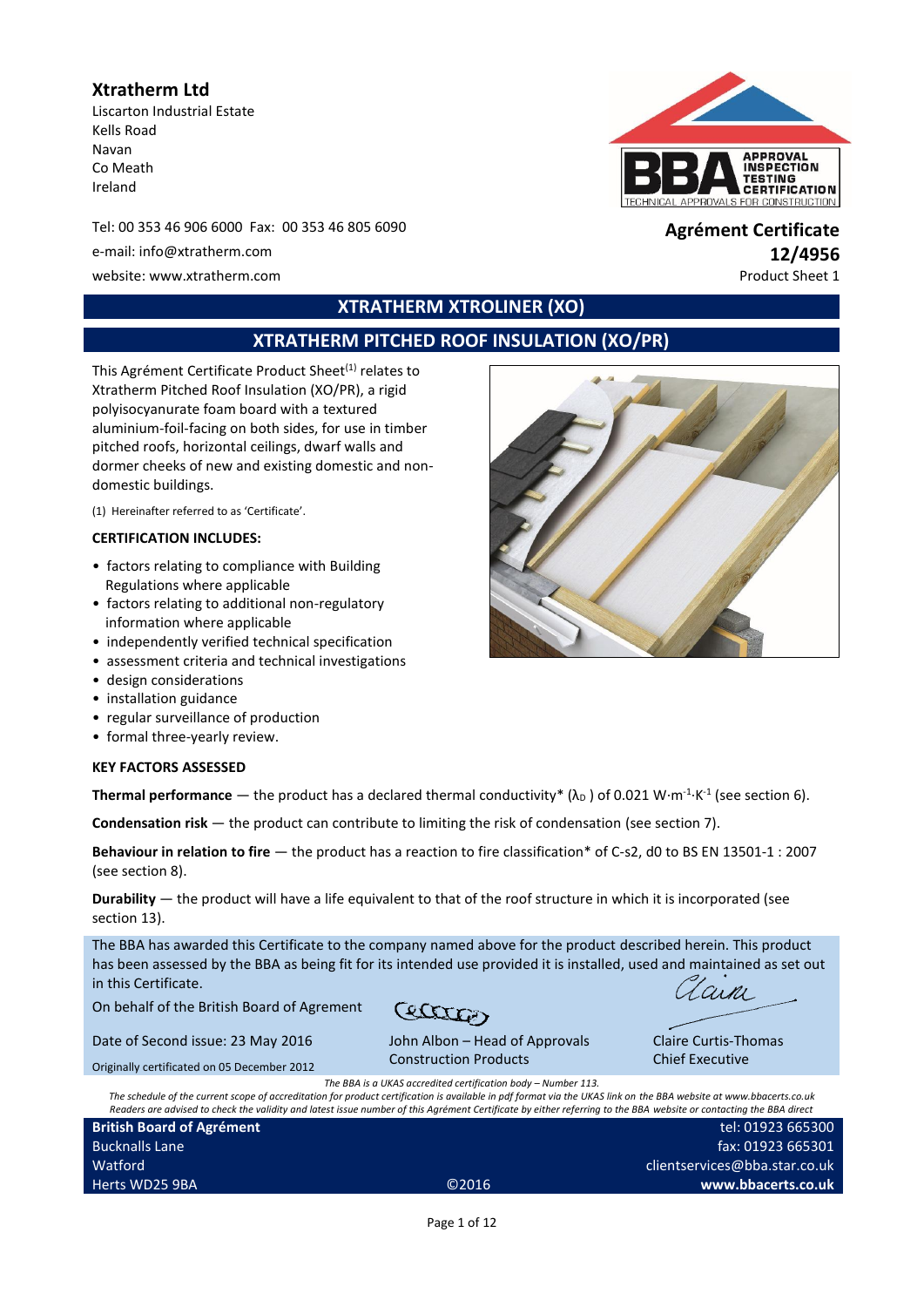# **Regulations**

In the opinion of the BBA, Xtratherm Pitched Roof Insulation (XO/PR), if installed, used and maintained in accordance with this Certificate, can satisfy or contribute to satisfying the relevant requirements of the following Building Regulations (the presence of a UK map indicates that the subject is related to the Building Regulations in the region or regions of the UK depicted):

|                                                                                                  |                                       | The Building Regulations 2010 (England and Wales) (as amended)                                                                                                                                                                                                                                                                                                                                                                                                                                                                                                                                                                                                                      |
|--------------------------------------------------------------------------------------------------|---------------------------------------|-------------------------------------------------------------------------------------------------------------------------------------------------------------------------------------------------------------------------------------------------------------------------------------------------------------------------------------------------------------------------------------------------------------------------------------------------------------------------------------------------------------------------------------------------------------------------------------------------------------------------------------------------------------------------------------|
| <b>Requirement:</b><br>Comment:                                                                  | C2(c)                                 | <b>Resistance to moisture</b><br>The product can contribute to satisfying this Requirement. See sections 7.1 and 7.5 of<br>this Certificate.                                                                                                                                                                                                                                                                                                                                                                                                                                                                                                                                        |
| <b>Requirement:</b><br>Comment:                                                                  | L1(a)(i)                              | <b>Conservation of fuel and power</b><br>The product can contribute to satisfying this Requirement. See sections 6.1 and 6.2 of<br>this Certificate.                                                                                                                                                                                                                                                                                                                                                                                                                                                                                                                                |
| <b>Regulation:</b><br>Comment:                                                                   | $\overline{\mathbf{z}}$               | <b>Materials and workmanship</b><br>The product is acceptable. See section 13 and the Installation part of this Certificate.                                                                                                                                                                                                                                                                                                                                                                                                                                                                                                                                                        |
| <b>Regulation:</b><br><b>Regulation:</b><br><b>Regulation:</b><br><b>Regulation:</b><br>Comment: | 26<br><b>26A</b><br><b>26A</b><br>26B | $CO2$ emission rates for new buildings<br>Fabric energy efficiency rates for new dwellings (applicable to England only)<br>Primary energy consumption rates for new buildings (applicable to Wales only)<br>Fabric performance values for new dwellings (applicable to Wales only)<br>The product can contribute to satisfying these Regulations. See section 6 of this<br>Certificate.                                                                                                                                                                                                                                                                                             |
|                                                                                                  |                                       | The Building (Scotland) Regulations 2004 (as amended)                                                                                                                                                                                                                                                                                                                                                                                                                                                                                                                                                                                                                               |
| <b>Regulation:</b><br>Comment:                                                                   | 8(1)                                  | Durability, workmanship and fitness of materials<br>The product is acceptable. See section 13 and the Installation part of this Certificate.                                                                                                                                                                                                                                                                                                                                                                                                                                                                                                                                        |
| <b>Regulation:</b><br>Standard:<br>Comment:                                                      | 9<br>3.15                             | <b>Building standards applicable to construction</b><br>Condensation<br>The product can contribute to satisfying this Standard, with reference to clauses<br>3.15.1 <sup>(1)(2)</sup> , 3.15.3 <sup>(1)(2)</sup> , 3.15.4 <sup>(1)(2)</sup> , 3.15.5 <sup>(1)(2)</sup> and 3.15.7 <sup>(1)(2)</sup> . See sections 7.1 and 7.6 of<br>this Certificate.                                                                                                                                                                                                                                                                                                                              |
| Standard:<br>Standard:<br>Comment:                                                               | 6.1(b)<br>6.2                         | Carbon dioxide emissions<br><b>Building insulation envelope</b><br>The product can contribute to satisfying these Standards, with reference to clauses<br>$6.1.1^{(1)}$ , $6.1.2^{(2)}$ , $6.1.6^{(1)}$ , $6.2.1^{(1)(2)}$ , $6.2.3^{(1)}$ , $6.2.4^{(2)}$ , $6.2.5^{(2)}$ , $6.2.6^{(1)}$ , $6.2.7^{(1)}$ , $6.2.8^{(2)}$ ,<br>6.2.9(1)(2), 6.2.10(1), 6.2.11(1)(2), 6.2.12(2) and 6.2.13(1)(2). See section 6 of this Certificate.                                                                                                                                                                                                                                                |
| Standard:<br>Comment:                                                                            | 7.1(a)(b)                             | Statement of sustainability<br>The product can contribute to satisfying the relevant requirements of Regulation 9,<br>Standards 1 to 6, and therefore will contribute to construction meeting a bronze level of<br>sustainability as defined in this Standard. In addition, the product can contribute to a<br>construction meeting a higher level of sustainability as defined in this Standard, with<br>reference to clauses 7.1.4 <sup>(1)(2)</sup> [Aspects 1 <sup>(1)(2)</sup> and 2 <sup>(1)</sup> ], 7.1.6 <sup>(1)(2)</sup> [Aspects 1 <sup>(1)(2)</sup> and 2 <sup>(1)</sup> ]<br>and 7.1.7 <sup>(1)(2)</sup> [Aspect $1^{(1)(2)}$ ]. See section 6.1 of this Certificate. |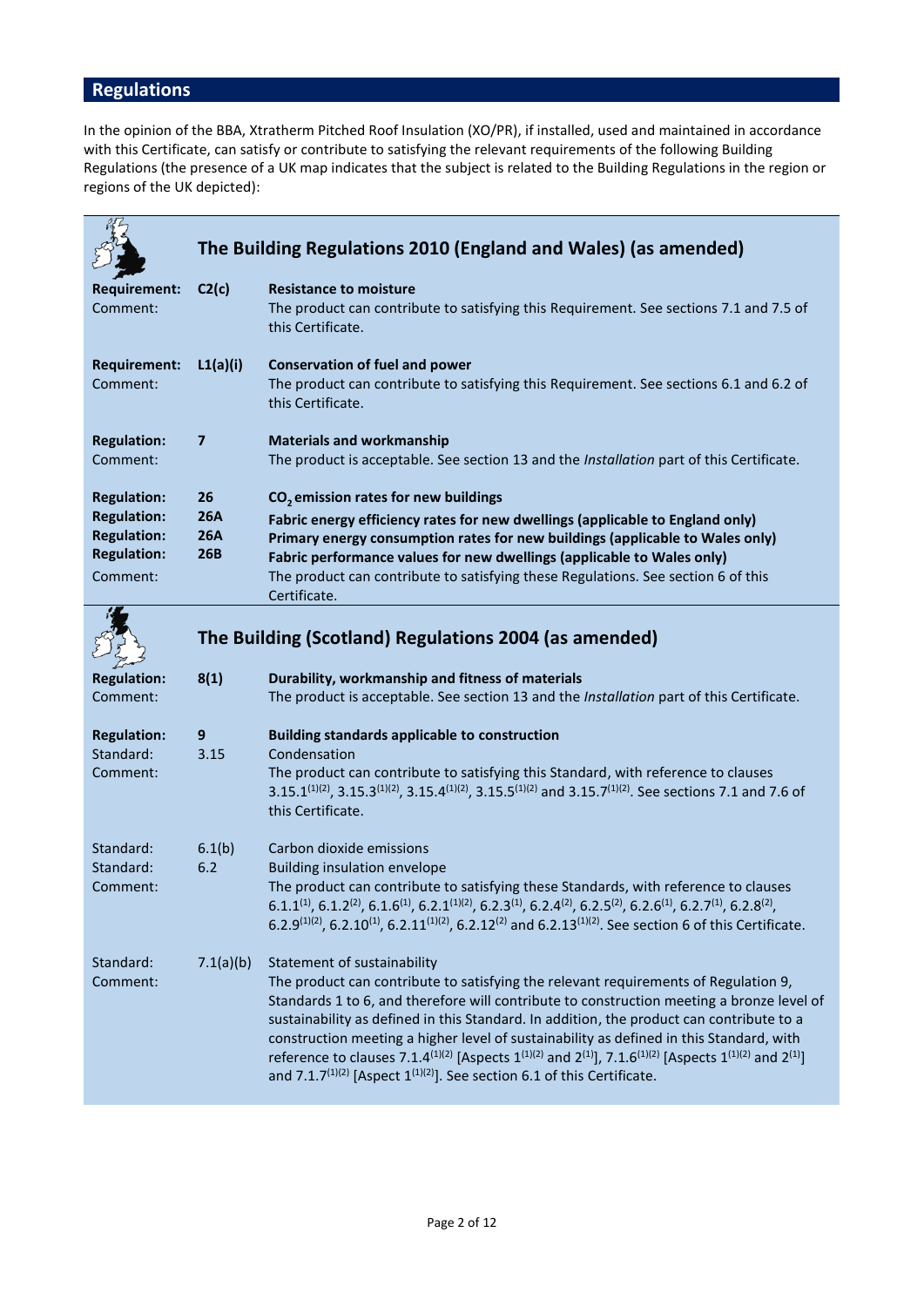| <b>Regulation:</b><br>Comment: | $12 \overline{ }$ | <b>Building standards applicable to conversions</b><br>Comments made in relation to the product under Regulation 9, Standards 1 to 6, also<br>apply to this Regulation, with reference to clause 0.12.1 <sup>(1)(2)</sup> and Schedule 6 <sup>(1)(2)</sup> .<br>Technical Handbook (Domestic).<br>(1)<br>Technical Handbook (Non-Domestic).<br>(2) |
|--------------------------------|-------------------|----------------------------------------------------------------------------------------------------------------------------------------------------------------------------------------------------------------------------------------------------------------------------------------------------------------------------------------------------|
|                                |                   | The Building Regulations (Northern Ireland) 2012 (as amended)                                                                                                                                                                                                                                                                                      |
| <b>Regulation:</b>             | 23                | <b>Fitness of materials and workmanship</b>                                                                                                                                                                                                                                                                                                        |
| Comment:                       |                   | The product is acceptable. See section 13 and the <i>Installation</i> part of this Certificate.                                                                                                                                                                                                                                                    |
| <b>Regulation:</b>             | 29                | Condensation                                                                                                                                                                                                                                                                                                                                       |
| Comment:                       |                   | The product can contribute to satisfying this Regulation. See section 7.1 of this<br>Certificate.                                                                                                                                                                                                                                                  |
| <b>Regulation:</b>             | 39(a)(i)          | <b>Conservation measures</b>                                                                                                                                                                                                                                                                                                                       |
| <b>Regulation:</b>             | 40(2)             | Target carbon dioxide emission rates                                                                                                                                                                                                                                                                                                               |
| Comment:                       |                   | The product can contribute to satisfying these Regulations. See section 6 of this<br>Certificate.                                                                                                                                                                                                                                                  |

# **Construction (Design and Management) Regulations 2015 Construction (Design and Management) Regulations (Northern Ireland) 2007**

Information in this Certificate may assist the client, Principal Designer/CDM co-ordinator, designer and contractors to address their obligations under these Regulations.

See sections: 3 *Delivery and site handling* (3.3) and 14 *General* (14.2) of this Certificate.

**Additional Information**

# **NHBC Standards 2016**

NHBC accepts the use of Xtratherm Pitched Roof Insulation (XO/PR), provided it is installed, used and maintained in accordance with this Certificate, in relation to *NHBC Standards*, Chapter 7.2 *Pitched roofs*.

# **CE marking**

The Certificate holder has taken the responsibility of CE marking the product in accordance with harmonised European Standard BS EN 13165 : 2012. An asterisk (\*) appearing in this Certificate indicates that data shown are given in the manufacturer's Declaration of Performance.

## **Technical Specification**

## **1 Description**

1.1 Xtratherm Pitched Roof Insulation (XO/PR) comprises rigid polyisocyanurate foam board, with a textured aluminium-foil-facing on both sides.

1.2 The product has the nominal characteristics shown in Table 1.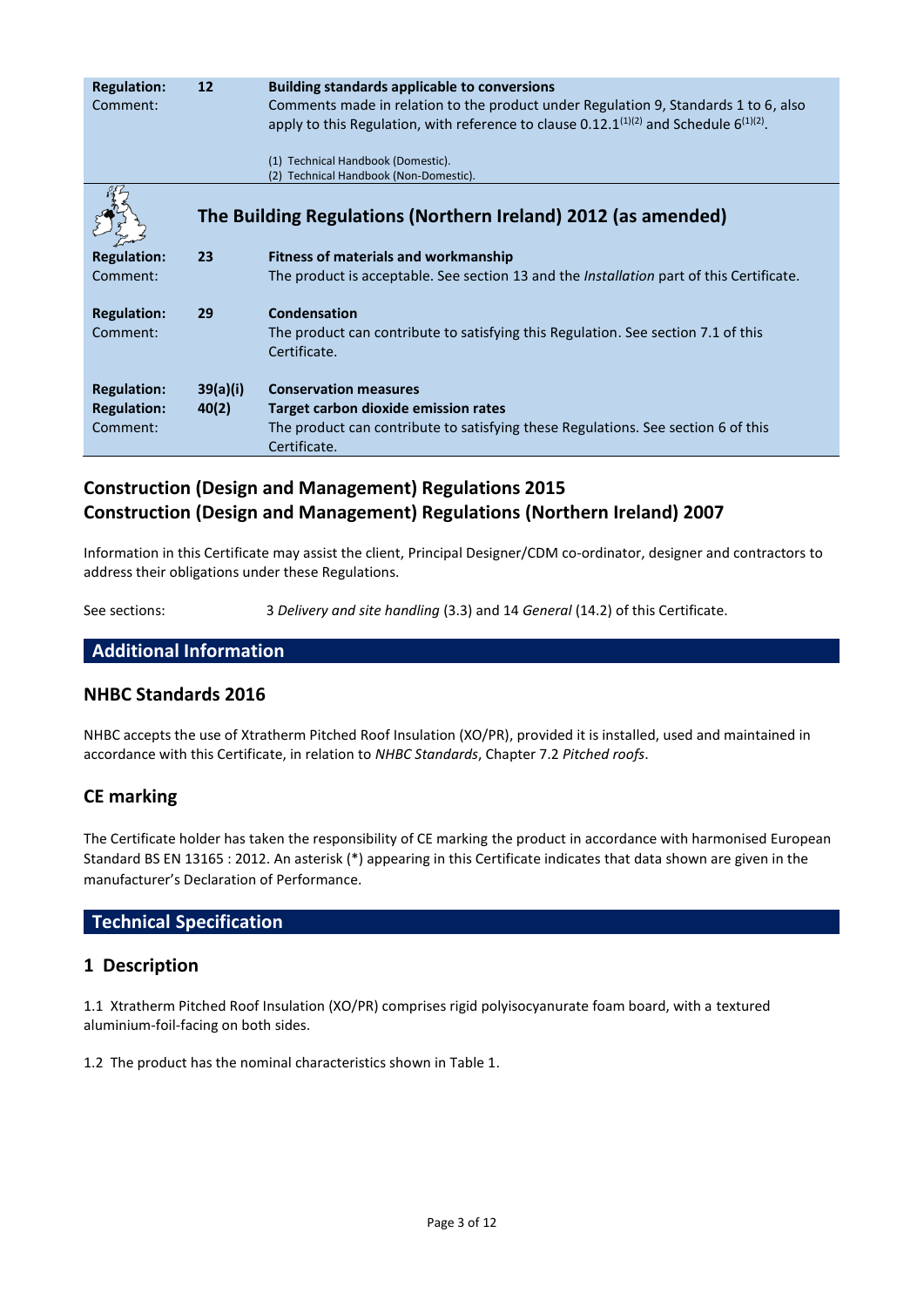| Length $*$ (mm)                                        | 2400                           |
|--------------------------------------------------------|--------------------------------|
| Width* (mm)                                            | 1200                           |
| Thickness* (mm)                                        | 25 to 120 (in 5 mm increments) |
| Minimum compressive strength at 10% compression* (kPa) | 150                            |
| Edge profile                                           | square                         |

1.3 Ancillary items used with this product but outside the scope of this Certificate:

● roof tile underlay

*Table 1 Nominal characteristics*

- spiral fixings
- galvanized slab nails, ring shank nails and clout nails
- pre-treated counter battens and tiling laths
- roofing slates or tiles
- vapour control layer (VCL) and plasterboard.

# **2 Manufacture**

2.1 Raw materials are injected onto the lower foil-facer on a conveyor belt. The exothermic reaction expands the foam, which then comes into contact with the upper foil-facer. An automated process cures the product and cuts it to the required size.

2.2 As part of the assessment and ongoing surveillance of product quality, the BBA has:

- agreed with the manufacturer the quality control procedures and product testing to be undertaken
- assessed and agreed the quality control operated over batches of incoming materials
- monitored the production process and verified that it is in accordance with the documented process
- evaluated the process for management of nonconformities
- checked that equipment has been properly tested and calibrated
- undertaken to carry out the above measures on a regular basis through a surveillance process, to verify that the specifications and quality control being operated by the manufacturer are being maintained.

2.3 The management system of Xtratherm Ltd has been assessed and registered as meeting the requirements of BS EN ISO 9001 : 2008 and BS EN ISO 14001 : 2004 by the Loss Prevention Certification Board (Certificates 851 and EMS 718 respectively).

# **3 Delivery and site handling**

3.1 The product is delivered to site shrink-wrapped in polythene packs containing a label with the product description and characteristics, the manufacturer's name and the BBA logo incorporating the number of this Certificate.

3.2 It is essential that the product is stored such that it is raised off the ground, inside or under cover on a flat, dry, level surface in a well-ventilated area. The product must be protected from rain, snow and prolonged exposure to sunlight. Boards that have been allowed to get wet or that are damaged must not be used. Nothing should be stored on top of the boards.

3.3 The product must not be exposed to a naked flame or other ignition sources, or to organic solvents or other chemicals.

## **Assessment and Technical Investigations**

The following is a summary of the assessment and technical investigations carried out on Xtratherm Pitched Roof Insulation (XO/PR).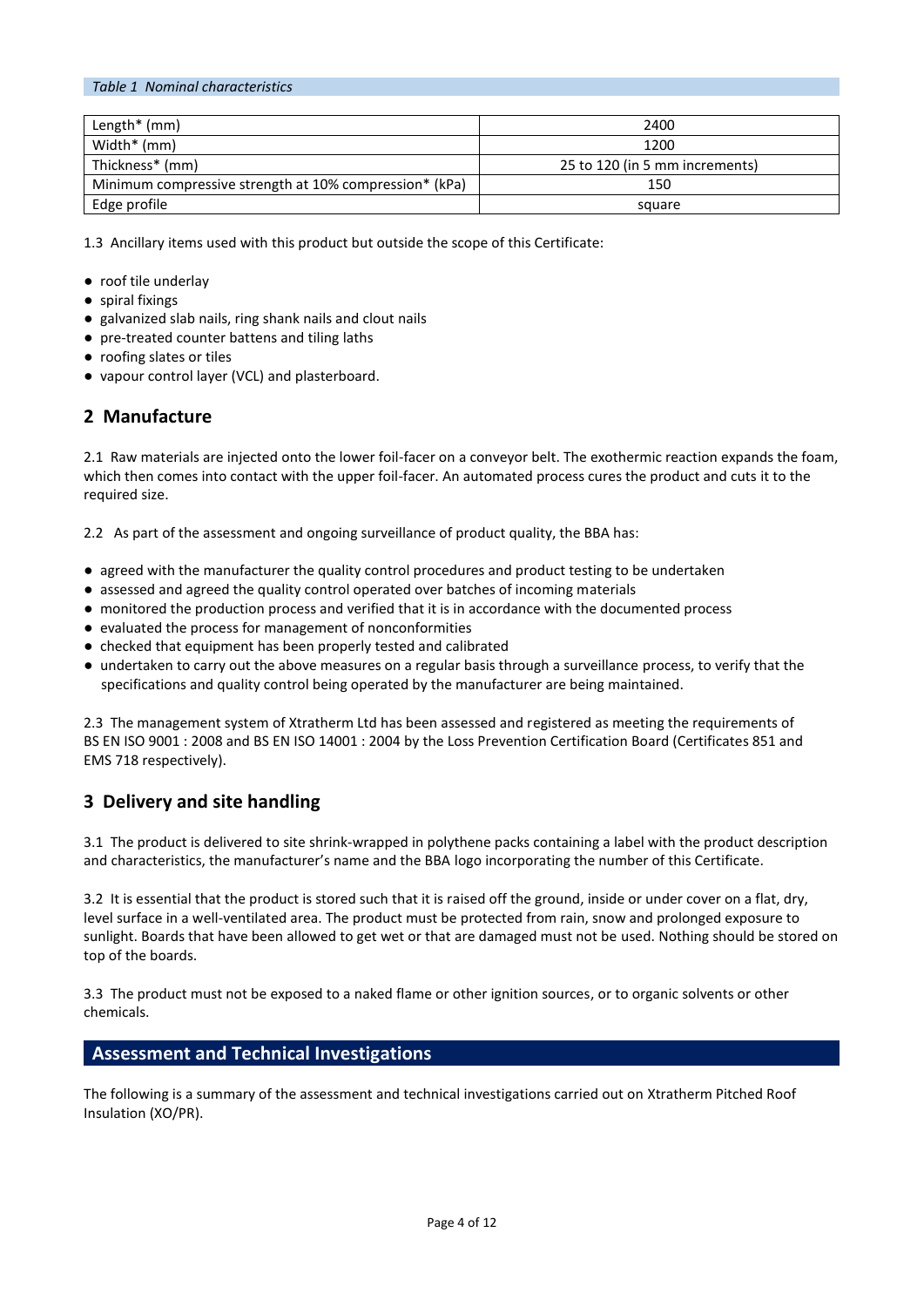## **4 General**

4.1 Xtratherm Pitched Roof Insulation (XO/PR) is for use as thermal insulation in new and existing pitched roofs of dwellings or other buildings with similar temperature and humidity conditions:

- above and between sloping rafters
- between and below sloping rafters
- below horizontal ceilings joists
- between and/or to the inner face of studs in dwarf walls and dormer cheeks.

4.2 Roofs should be designed and constructed in accordance with the relevant clauses of BS 5250 : 2011, BS 5534 : 2014, BS 8212 : 1995 and BS EN 1995-1-1 : 2004.

4.3 The product is not a structural component. During installation, care should be exercised to ensure that the product is not subjected to any construction or traffic loads. Roof timbers of adequate strength should be used to support such loads.

4.4 It is essential that detailing and jointing of the boards achieves a convection-free envelope (see section 7.3). Any gaps should be filled and/or taped. Ridges, abutments and penetrations should also be sealed. Flue pipes passing through the insulation should be suitably sleeved.

4.5 Proper care and attention must be given to maintaining the integrity/continuity of VCL's.

# **5 Practicability of installation**

The product is designed to be installed by a competent general builder, or a contractor, experienced with this type of product.

## **6 Thermal performance**



6.1 Calculations of the thermal transmittance (U value) should be carried out in accordance with BS EN ISO 6946 : 2007 and BRE Report BR 443 : 2006 using the declared thermal conductivity\* ( $\lambda_D$ ) value of 0.021 W·m<sup>-1</sup>·K<sup>-1</sup> for the product and a foil surface emissivity ( $\epsilon$ ) of 0.03. When considering insulation requirements, designers should refer to the detailed guidance contained in the documents supporting

the national Building Regulations. The product can contribute to a roof achieving typical design U values referred to in these documents.

6.2 The U value of a completed roof will depend on the insulation thickness, number and type of fixings, and the roof structure and its internal finish. Calculated U values for example constructions are given in Table 2.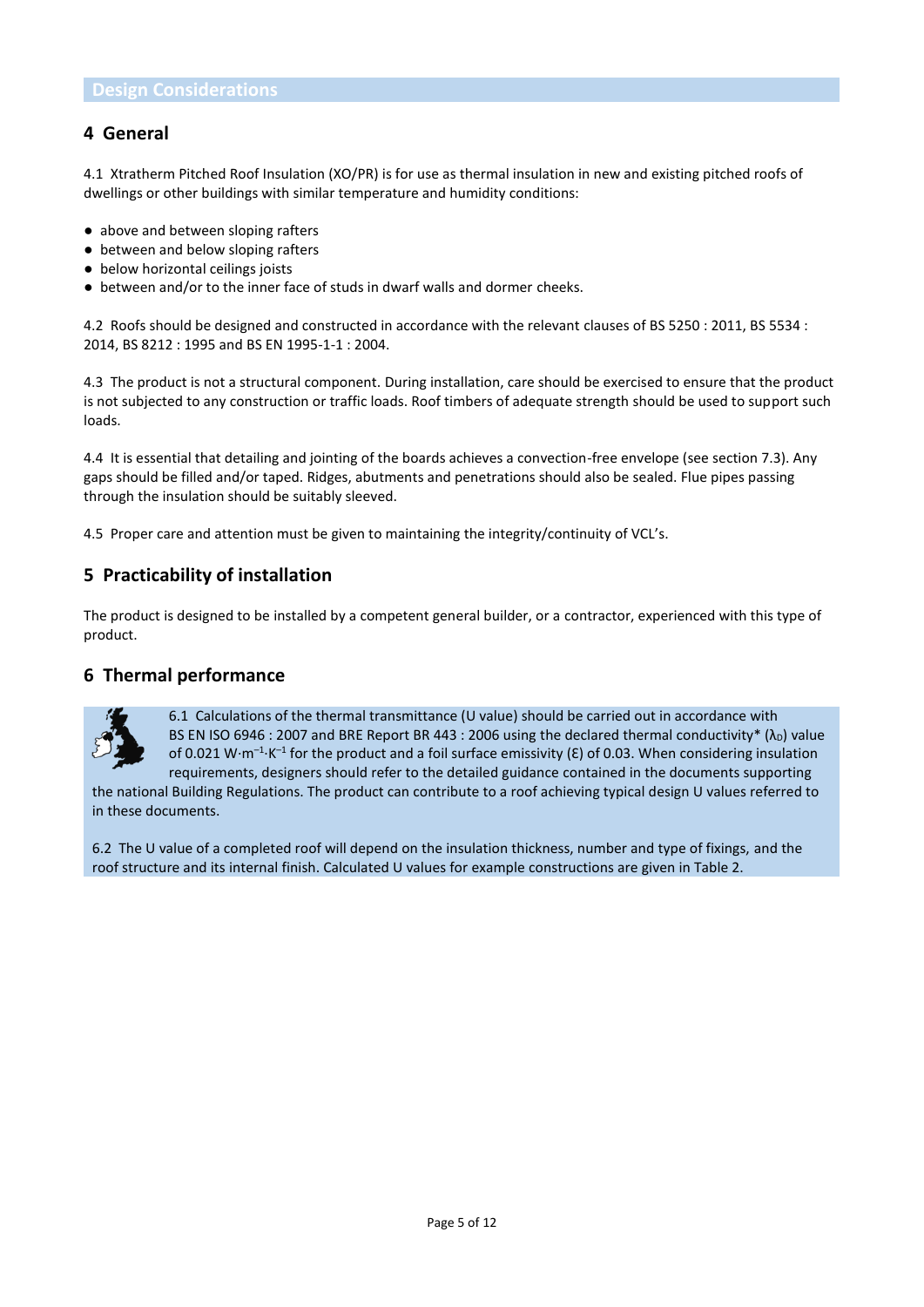| U value                         | <b>Element type</b> | <b>Timber dimensions</b> | Xtratherm Pitched Roof Insulation $(XO/PR)^{(2)}$ (mm)<br>and location with respect to rafter/joist or stud |                |                |
|---------------------------------|---------------------|--------------------------|-------------------------------------------------------------------------------------------------------------|----------------|----------------|
| $(W \cdot m^{-2} \cdot K^{-1})$ |                     | (mm)                     | <b>Inside</b>                                                                                               | <b>Between</b> | <b>Outside</b> |
| 0.20                            | Existing            |                          | 65                                                                                                          | 50             |                |
| 0.18                            | sloping roof        | 50 x 100 at 400 centres  | 75                                                                                                          | 50             |                |
| 0.15                            | with                |                          | 95                                                                                                          | 50             |                |
| 0.20                            | ventilated          |                          | 55                                                                                                          | 60             |                |
| 0.18                            | space below         | 50 x 150 at 400 centres  | 55                                                                                                          | 75             |                |
| 0.15                            | underlay            |                          | 60                                                                                                          | 100            |                |
| 0.18                            |                     |                          | 45                                                                                                          | 80             |                |
| 0.18                            | New sloping         | 47 x 100 at 600 centres  |                                                                                                             | 65             | 50             |
| 0.16                            |                     |                          |                                                                                                             | 80             | 50             |
| 0.16                            | roof with LR        |                          | 45                                                                                                          | 100            |                |
| 0.20                            | underlay            |                          |                                                                                                             | $125^{(3)}$    |                |
| 0.18                            |                     | 47 x 150 at 600 centres  |                                                                                                             | 60             | 50             |
| 0.13                            |                     |                          |                                                                                                             | 115            | 50             |
| 0.16                            | Horizontal          | 47 x 100 at 400 centres  | 80                                                                                                          | $-^{(4)}$      |                |
| 0.13                            |                     |                          | 110                                                                                                         | $-^{(4)}$      |                |
| 0.16                            | ceiling             |                          | 75                                                                                                          | $-^{(4)}$      |                |
| 0.13                            |                     | 35 x 100 at 600 centres  | 105                                                                                                         | $-^{(4)}$      |                |
| 0.28                            |                     | 38 x 89 at 600 centres   | $75^{(3)}$                                                                                                  |                |                |
| 0.19                            | Dwarf wall or       |                          | 50                                                                                                          | 80             |                |
| 0.28                            | dormer check        |                          |                                                                                                             | $115^{(3)}$    |                |
| 0.19                            |                     | 38 x 140 at 600 centres  | 50                                                                                                          | 80             |                |

(1) Plasterboard taken as 12.5 mm at 0.25 W $\cdot$ m<sup>-1</sup> $\cdot$ K<sup>-1</sup> and all timber % taken from BRE Report BR 443 : 2006

(2) Nearest available thickness.

(3) Includes a 0.01 W $\cdot$ m<sup>-2</sup> $\cdot$ K<sup>-1</sup> gap correction.

(4) 100 mm mineral wool at 0.040 W·m<sup>-1</sup>·K<sup>-1</sup>.

#### **Junctions**

6.3 Care must be taken in the overall design and construction of junctions with other elements and openings to minimise thermal bridges and air infiltration. Detailed guidance can be found in the documents supporting the national Building Regulations.

# **7 Condensation risk**

#### **Interstitial condensation**



7.1 Roofs will adequately limit the risk of interstitial condensation when they are designed and constructed in accordance with BS 5250 : 2011, Annexes D, G and H.

7.2 For the purposes of assessing the risk of interstitial condensation, the insulation core vapour resistivity may be taken as approximately 300 MN·s·g<sup>-1</sup>·m<sup>-1</sup> and the resistance value of each individual foil-facing taken as 7000 MN·s·g<sup>-1</sup>.

7.3 The product, when installed on the internal surface of rafters, joists or studs, has an intrinsically high vapour resistance and, when installed in a continuous layer with tightly-butted joints and durably-taped filled/sealed gaps and joints, will provide a convection-free envelope of high vapour resistance. Therefore, a suitable vapour-permeable, roof tile underlay may be laid over the insulation boards without a ventilated air space. When using a high resistance (type HR) underlay, the space below it must be ventilated in accordance with BS 5250 : 2011, Annex H.

7.4 Where high humidity may be expected, a vapour control layer (VCL) such as 0.125 mm thickness polythene sheet with sealed and lapped joints should also be used unless a condensation risk analysis in accordance with BS 5250 : 2011 shows that it is not necessary.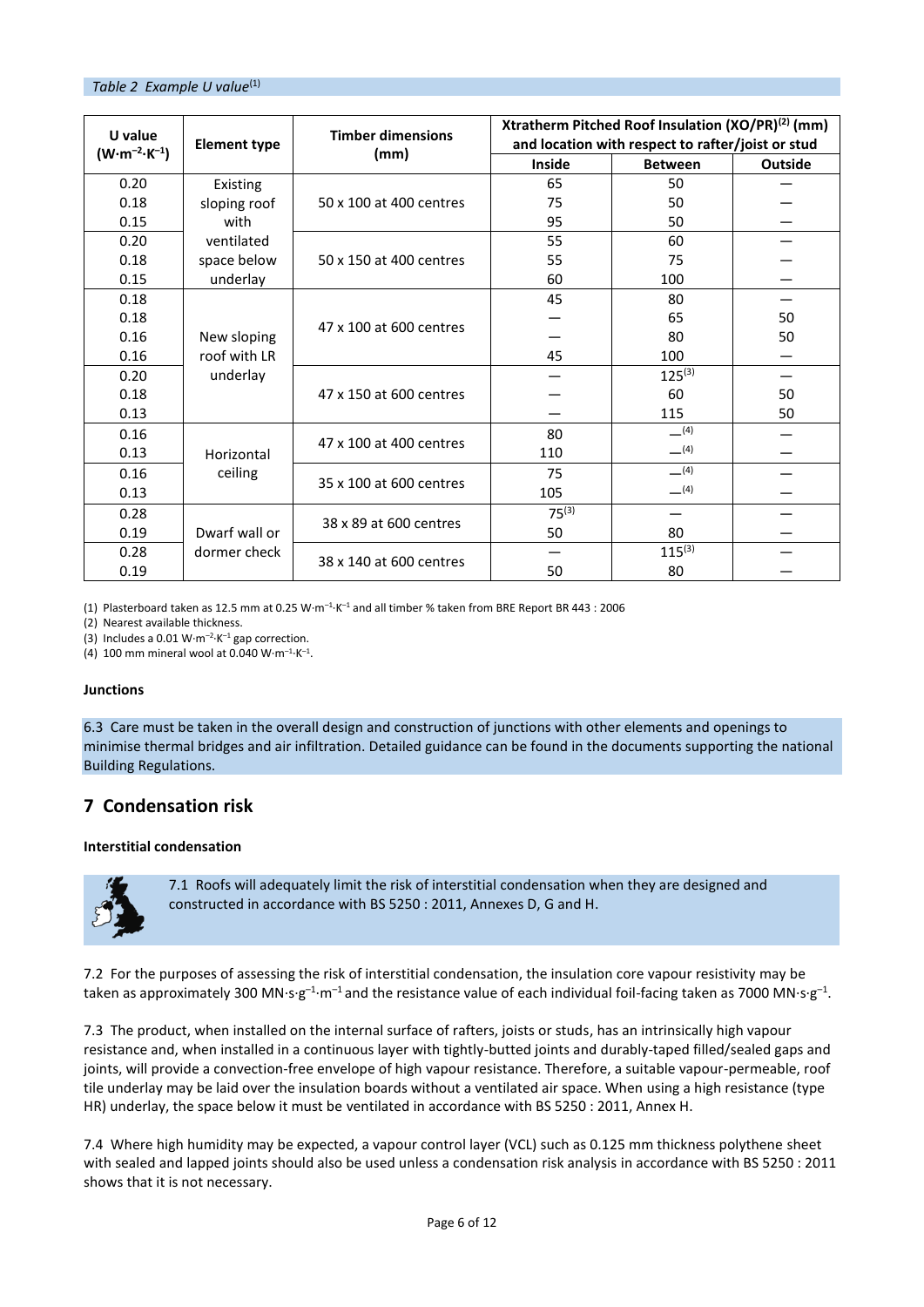#### **Surface condensation**



7.5 Roofs will adequately limit the risk of surface condensation when the thermal transmittance (U value) does not exceed 0.35 W·m<sup>-2</sup>·K<sup>-1</sup> at any point and the junctions with walls are designed in accordance with section 6.3 of this Certificate.



7.6 Roofs will adequately limit the risk of surface condensation when the thermal transmittance (U value) does not exceed 1.2 W·m<sup>-2</sup>·K<sup>-1</sup> at any point. Guidance may be obtained from BS 5250 : 2011, Annexes G and H, and BRE Report BR 262: 2002.

# **8 Behaviour in relation to fire**

8.1 The product has a reaction to fire classification\* of C-s2, d0 to BS EN 13501-1 : 2007.

8.2 The product must not be carried over junctions between roofs and walls that are required to provide a minimum period of fire resistance. The continuity of fire resistance must be maintained, as described in the documents supporting the relevant national Building Regulations.

8.3 When installed between or under the rafters, the insulation will be contained between the roof and internal lining board until one is destroyed. Therefore, the product will not contribute to the development stages of a fire or present a smoke or toxic hazard.

# **9 Strength**

The product, when installed in accordance with the manufacturer's instructions and this Certificate, will resist the loads likely to be met during installation and in service.

# **10 Structural stability (over-rafter application only)**

10.1 Resistance to wind uplift will depend largely on the building geometry and its geographical location and should be calculated in accordance with BS EN 1991-1-4 : 2005 and its UK National Annex. Snow loadings should be calculated in accordance with BS EN 1991-1-3 : 2003 and its UK National Annex. These calculations should be performed by a suitably experienced and competent individual.

10.2 When calculating the counter batten fixing spacing required to resist the calculated loadings, the requirements of BS EN 1995-1-1 : 2004 and its UK National Annex should be followed. The Certificate holder can advise on the use of suitable proprietary fixings and spacings.

## **11 Resistance to moisture**

An effective roof tile underlay will protect the product from wind-driven snow or rain penetrating the tiling in service.

## **12 Maintenance**

As the product is confined within the pitched roof by the overlay and has suitable durability (see section 13), maintenance is not required.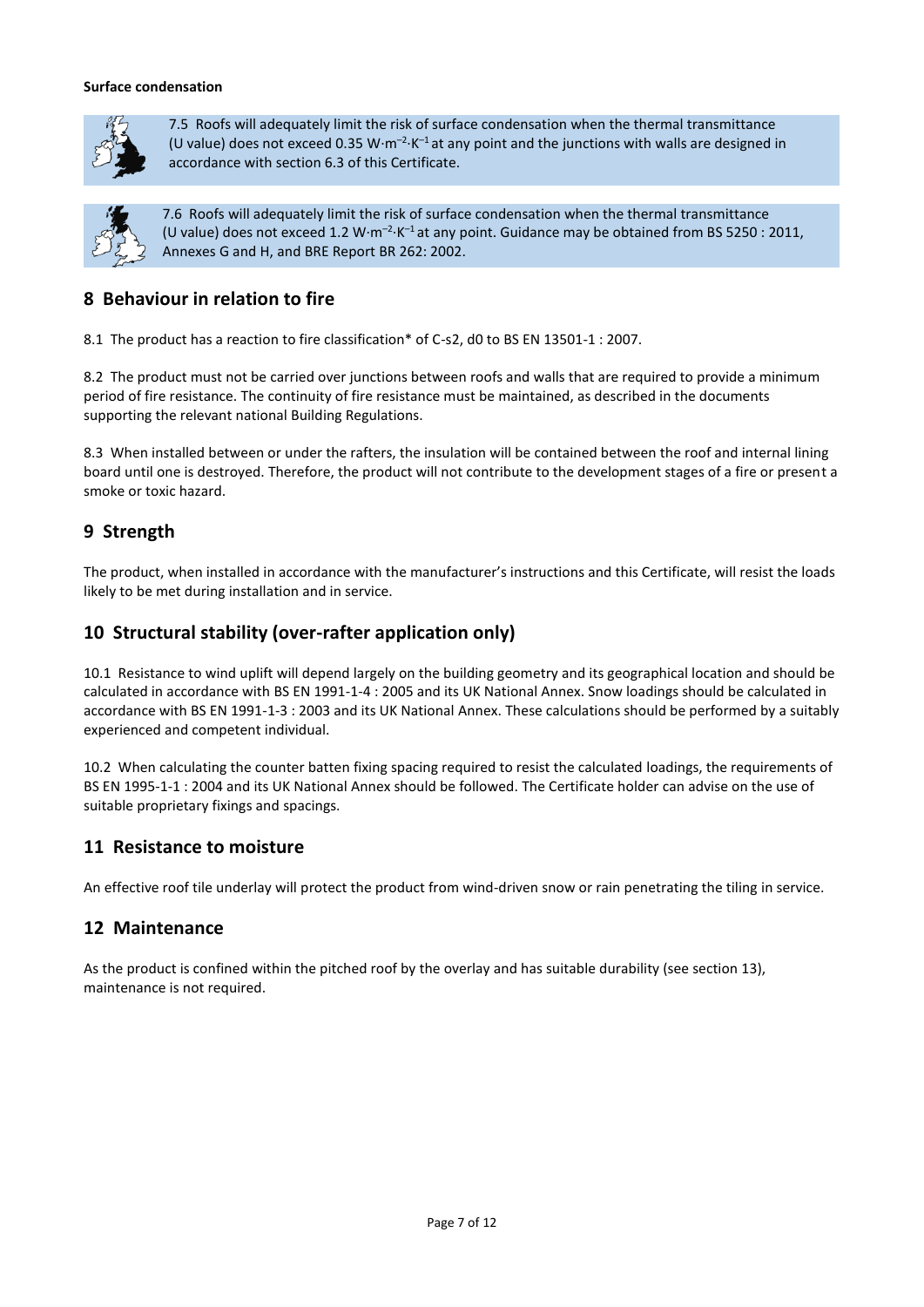# **13 Durability**



The product is durable, rot-proof and sufficiently stable, and will remain effective as an insulating material for the life of the roof structure in which it is incorporated.

#### **Installation**

## **14 General**

14.1 Xtratherm Pitched Roof Insulation (XO/PR) must be installed in accordance with the relevant clauses of BS 5534 : 2014 and the manufacturer's instructions. Installation can be carried out in all conditions normal to roofing work.

14.2 The product is light to handle but some handling difficulties may be experienced in windy conditions. Since the product will not support the weight of operatives, appropriate care must be taken during installation and tiling.

14.3 The product can be cut easily using a sharp knife or fine tooth saw. Care must be taken to prevent damage, particularly to edges. Damaged boards should not be used.

14.4 A tight fit must be ensured between the product and rafters, the product at the ridge and at roof/wall junctions.

14.5 It is important to fill/seal gaps and joints in the insulation envelope (see section 4.4).

14.5 The product should be installed in conjunction with an appropriate internal lining board, for example standard gypsum plasterboard to BS EN 520 : 2004 in accordance with BS 8212 : 1995.

## **15 Procedure**

#### **Over-rafter insulation**

15.1 A preservative treated-timber stop batten, the same thickness as the insulation board, is fixed to the rafters close to the eaves to provide a firm fixing point for the counter battens. The product is laid over the rafters, commencing at the stop batten. The product should be tightly butted and positioned in a staggered pattern, with all the joints running from eaves to ridge occurring over the rafters. The procedure is continued until the whole area is covered.

15.2 Any gaps must be sealed with flexible sealant or expanding foam (outside the scope of this Certificate). Largeheaded clout nails can be used as a temporary securing measure until the counter battens are secured into place.

15.3 Counter battens, underlay and tiling battens should be installed in accordance with conventional good practice.

#### **Insulation between and over rafters**

15.4 The product is cut to size and placed between the rafters on timber batten carriers or sarking clips, which are fixed with nails . The upper face of the product must be kept flush with the top of the rafter. The second layer is placed over the rafters as described in sections 15.1 to 15.3.

#### **Insulation between rafters**

15.5 Following completion of the roof cladding, the product is cut to size and placed between the rafters. Timber battens or clips are fixed to the inner face of the rafters, allowing sufficient depth for the insulation to sit flush with the underside of the rafters.

15.6 A sealed polythene VCL, with a minimum thickness of 125 μm and with lapped and sealed joints, is placed over the rafter face before applying the internal finish.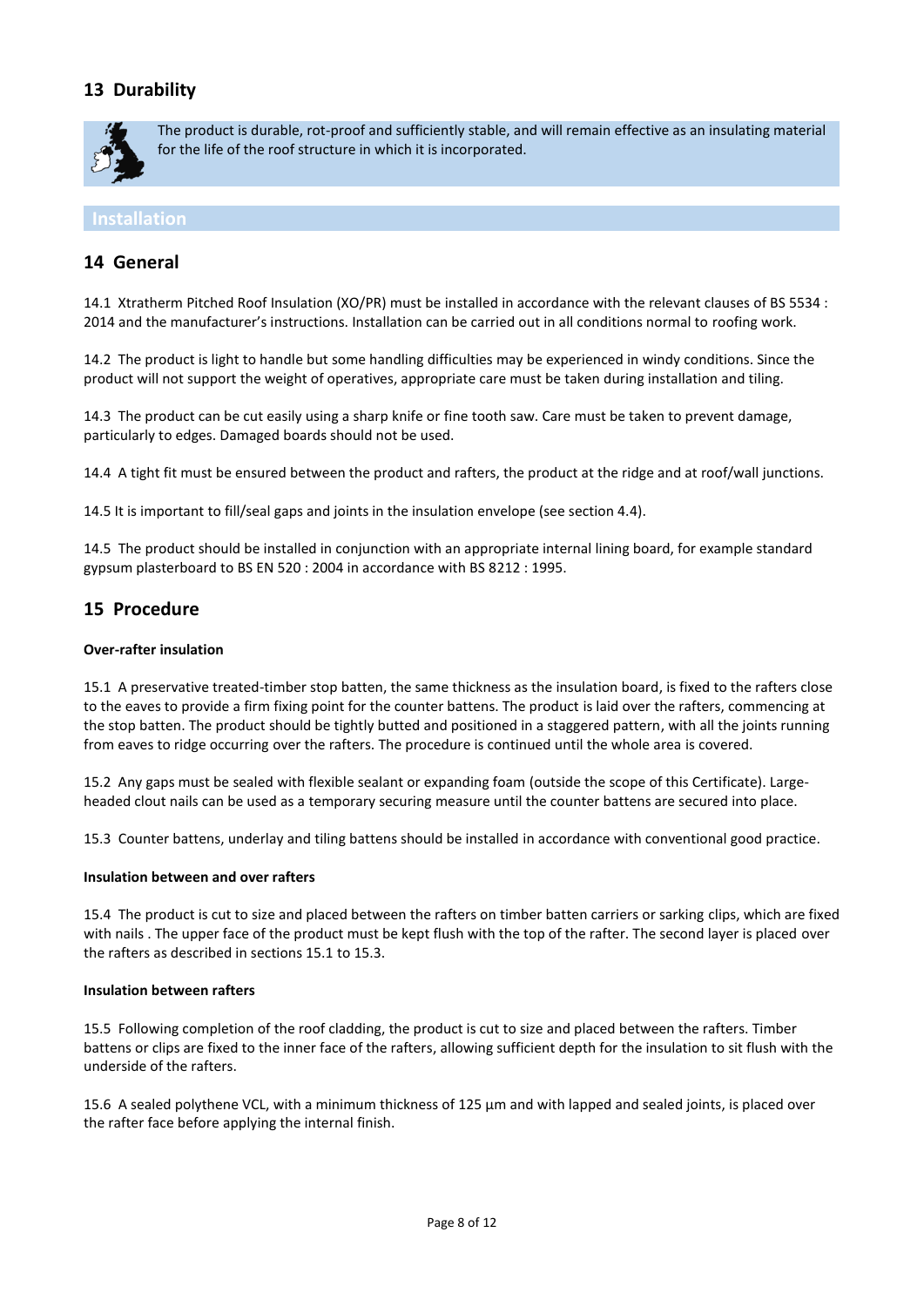#### **Insulation between and under rafters**

15.7 If required, after installation as described in section 15.5, a second layer of the product may be added below the rafters running transverse to the first to provide a staggered layer, and secured accordingly.

15.8 The product should be butted tightly against itself to prevent gaps, and joints taped.

15.9 The insulation is sealed at all service penetrations.

#### **Horizontal ceiling above a room in the roof**  $-$  **below joists only**

15.10 Mineral wool insulation is packed between the ceiling joists, flush with the upper surface of the ceiling joist.

15.11 The product is temporarily fixed to the underside of the timber joists.

15.12 The line of the timber joists is marked on the boards to allow fixing of plasterboard.

#### **External finishing — warm roofs**

15.13 A vapour-permeable roof tile underlay is laid in accordance with the manufacturer's instructions.

15.14 Preservative-treated counter battens (minimum 38 mm deep) are fixed at each rafter run from eaves to ridge using proprietary fixings at required centres in accordance with the fixing manufacturer's instructions. The counter batten is also fixed to the anchor batten, with short lengths being tightly butted together.

15.15 Tiling laths are fixed horizontally at spacings to suit the specified tiles or slates, with the nails penetrating the full depth of the laths and counter batten.

#### **Internal finishing**

15.16 The VCL and plasterboard are fixed over the product and secured with conventional nails or screws to the appropriate length, and finished in accordance with conventional good practice.

#### **Dwarf walls and dormer cheeks — between studs**

15.17 Timber stop battens or clips are fixed to the inner face of the studs, allowing sufficient depth for the insulation to sit flush with the inside of the studs. The product is cut to size and placed between the studs and held in place with clout nails. The procedure continues in the same manner as described in section 15.6.

#### **Dwarf walls and dormer cheeks — between studs and lining**

15.18 Timber stop battens or clips are fixed to the inner face of the studs, allowing sufficient depth for the insulation to sit flush with the inside of the studs. The product is cut to size and placed between the studs and held in place with clout nails.

15.19 A second layer of the product is temporarily fixed with clout nails to the inner face of the timber studding.

15.20 The line of the timber studs is marked on the boards to allow fixing of plasterboard.

15.21 The insulation is sealed at all service penetrations.

15.22 The plasterboard is fixed over the product and secured with conventional nails or screws to the appropriate length, and finished in accordance with conventional good practice.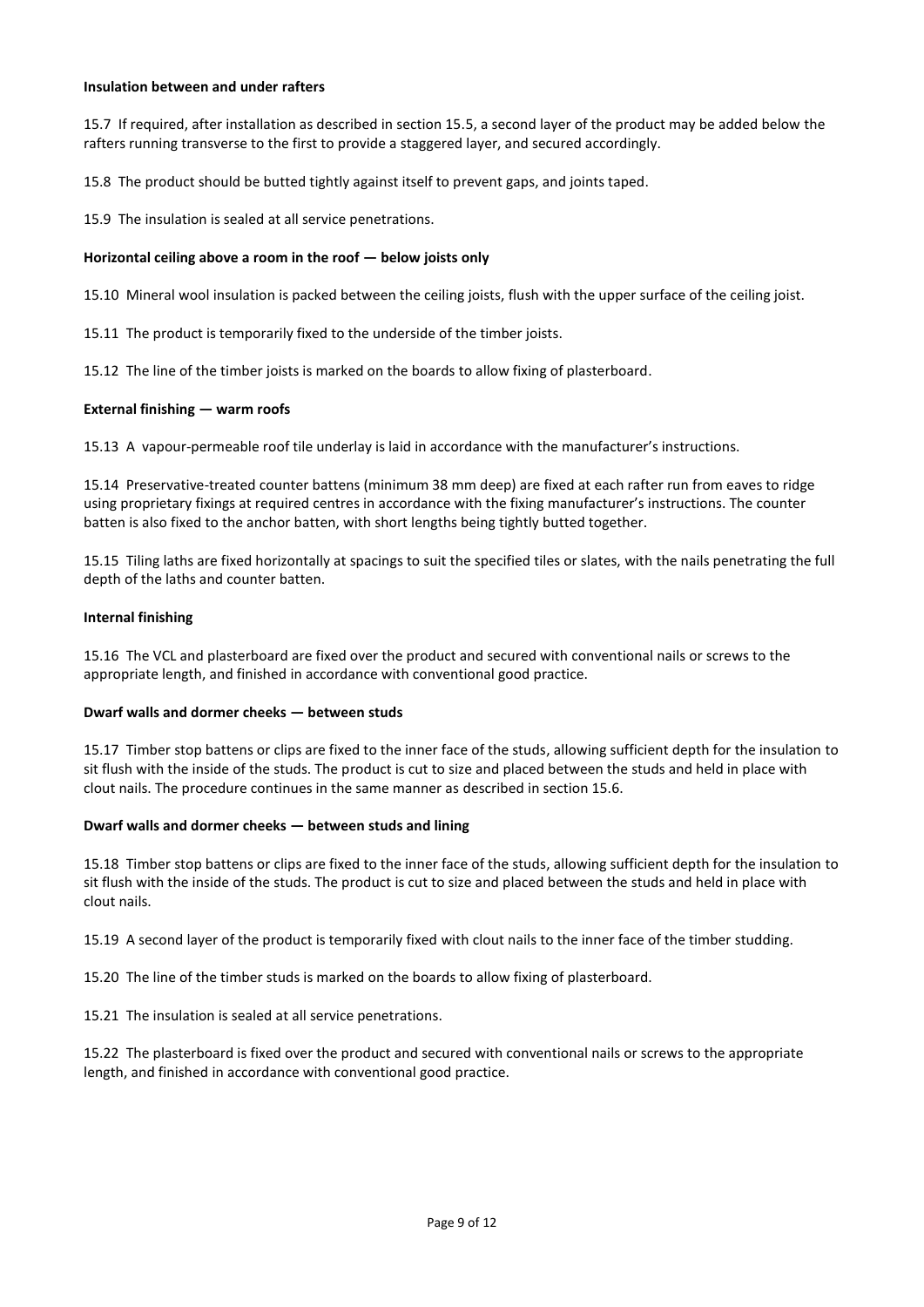## **16 Tests**

Tests were carried out to determine:

- density
- bending strength
- bowing under a thermal gradient.

# **17 Investigations**

17.1 Results of test data were assessed in relation to:

- dimensions
- thermal conductivity
- dimensional stability
- tensile strength perpendicular to faces
- compressive strength
- reaction to fire.

17.2 The manufacturing process was evaluated, including the methods adopted for quality control, and details were obtained of the quality and composition of the materials used.

17.2 An assessment of the risk of interstitial condensation was made.

17.3 Example U values were calculated.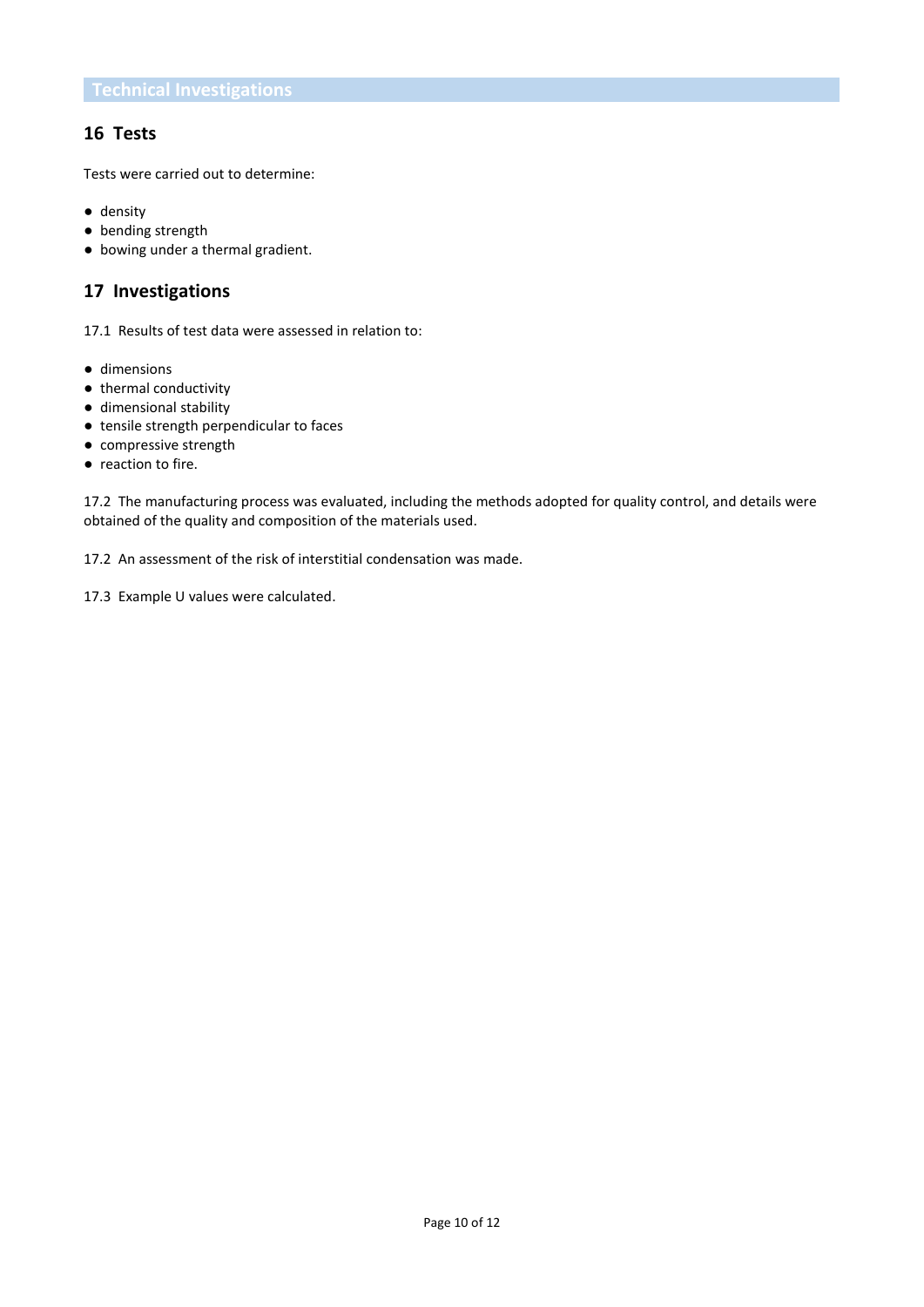#### **Bibliography**

BS 5250 : 2011 *Code of practice for control of condensation in buildings*

BS 5534 : 2014 *Code of practice for slating and tiling (including shingles)*

BS 8212 : 1995 *Code of practice for dry lining and partitioning using gypsum plasterboard*

BS EN 520 : 2009 *Gypsum plasterboards — Definitions, requirements and test methods*

BS EN 1991-1-3 : 2003 *Eurocode 1 : Actions on structures — General actions — Snow loads* NA to BS EN 1991-1-3 : 2003 UK National Annex to *Eurocode 1 : Actions on structures — General actions — Snow loads*

BS EN 1991-1-4 : 2005 *Eurocode 1 : Actions on structures — General actions — Wind actions* NA to BS EN 1991-1-4 : 2005 UK National Annex to *Eurocode 1 : Actions on structures — General actions — Wind actions*

BS EN 1995-1-1 : 2004 *Eurocode 5 : Design of timber structures — General — Common rules and rules for buildings* NA to BS EN 1995-1-1 : 2004 UK National Annex to *Eurocode 5 : Design of timber structures — General — Common rules and rules for buildings*

BS EN 13165 : 2012 *Thermal insulation products for buildings — Factory made rigid polyurethane foam (PUR) products — Specification*

BS EN 13501-1 : 2007 *Fire classification of construction products and building elements — Classification using test data from reaction to fire tests* BS EN 13501-5 : 2015 *Fire Classification of construction products and building elements*

BS EN ISO 6946 : 2007 *Building components and building elements — Thermal resistance and thermal transmittance — Calculation method*

BS EN ISO 9001 : 2008 *Quality management systems — Requirements*

BS EN ISO 14001 : 2004 *Environmental Management systems — Requirements with guidance for use*

BRE Report (BR 262 : 2002) *Thermal insulation: avoiding risks*

BRE Report (BR 443 : 2006) *Conventions for U-value calculations*